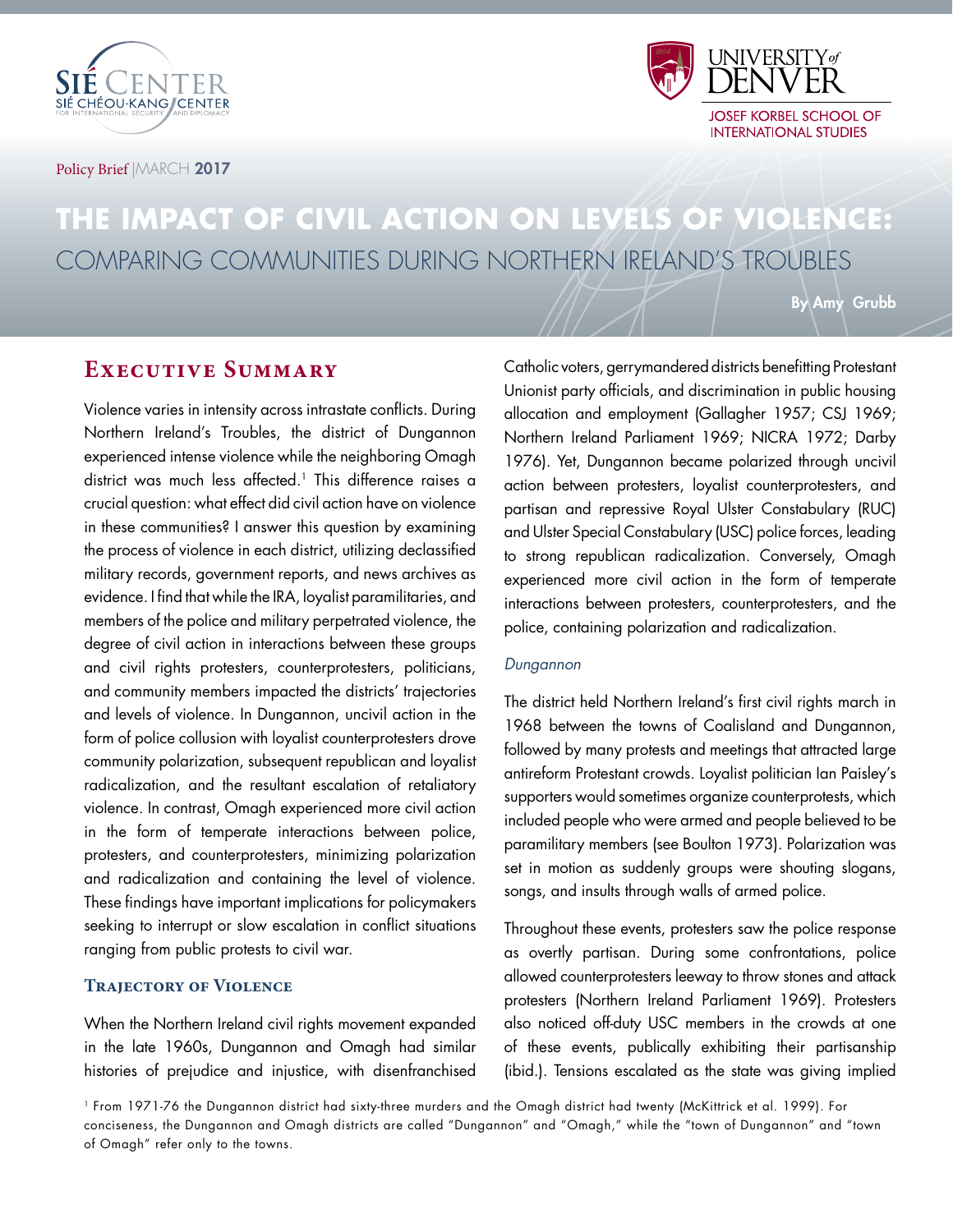permission to loyalists while indicating to protesters that state forces would not protect them (see Dungannon Observer 1969). Polarization increased and biased actions continued through the August 1969 disturbances, when local police on one night baton-charged Catholic crowds in mainly Catholic areas of town and on another night USC members brought firearms against orders and fired on protesters (Northern Ireland Parliament 1972). Then, after the British Army deployment and the beginning of internment the following year, which unjustly detained many nationalists in the towns of Dungannon and Coalisland, a local politician noted how the area was now alienated from the military (Ulster Herald 1971, August 14; Dungannon Observer 1971, October 9). This was a peak moment of polarization and many district residents adopted a more radical position through supporting the IRA (Dungannon Observer 1971, October 9; Dungannon Observer 1971, October 2).

Dungannon became a center of radicalization, with the East Tyrone Brigade focusing attacks in the district (Assistant Chief Constable (South) and Brigade Commander 3 Infantry Brigade 1980). The Brigade began bombing government and commercial establishments and attacking security forces or anyone employed to support them, committing forty-one district murders from 1971 through 1976.

#### Omagh

In contrast, as regional protests expanded in 1968, Omagh's local movement and counter-movement were active but limited in strength. The majority of protests occurred in the town of Omagh. These events were smaller than protests in Dungannon and counterprotesters were not present at several events, limiting the potential for volatility. Crowd size may have been impacted by a history of informal intergroup engagement (Varshney 2002), with the district's large geographical area also potentially a factor (Assistant Chief Constable (South) and Brigade Commander 3 Infantry Brigade 1980). A long-time resident indicated farming and market cooperation influenced positive Catholic and Protestant relationships and others have cited the cordial relationships between residents of the town of Omagh and the local long-established military encampments (ibid.; Tyrone Constitution 1972, February 11; Poole 1990).2 Nonetheless, while historically good relations may have

2 County Tyrone resident, email message to author, 20 January 2013.

affected residents' interest in protesting, interactions during protests restrained potential escalation.

Both protester and police action contained tensions. At a large march in April 1969, civil rights stewards kept discipline over marchers and 400 police formed lines three deep to separate protesters and counterprotesters and pushed back loyalists trying to break police lines (Ulster Herald 1969, April 19). Police remained relatively impartial and even acted against counterprotesters at this and other events (see also Ulster Herald 1970, August 15), signaling that state forces would protect protesters. Even after the August 1969 disturbances in which police baton-charged local protesters and fired shots in the air, a few months later a judge described how "relationships between the sections of the community in Omagh…were good" after those two nights (Tyrone Constitution 1969, November 14).

Consequently, the army did not raid the town of Omagh when internment was introduced. The area remained on the periphery of major hostilities, and local IRA members were largely oriented toward the outer reaches of and outside the district. The nearest IRA brigade was centered in Dungannon. Its 2nd Battalion did organize around Carrickmore, a district village, but its operational area included three other districts with more polarized towns (Coogan 2002; O'Callaghan 1998; Magee 2011). The IRA was thus more limited in its ability to operate locally, particularly in the security-heavy town of Omagh, and depended on extralocal assistance for operations (Assistant Chief Constable (South) and Brigade Commander 3 Infantry Brigade 1980; O'Callaghan 1998; Headquarters 3 Infantry Brigade 1973a). After an IRA bomb killed five civilians in 1971, two years passed without an IRA murder, with thirteen additional murders occurring through 1976. The IRA did conduct nonlethal bombings of commercial and government buildings, but even this campaign was more limited than elsewhere.

#### **Levels of Violence**

With differences in republican radicalization and outbreak of violence, Dungannon and Omagh experienced divergent reactions. In Dungannon, the IRA threat against Protestant residents instigated loyalist radicalization and security force collusion. This response created a retaliatory cycle of IRA and loyalist violence against civilians perceived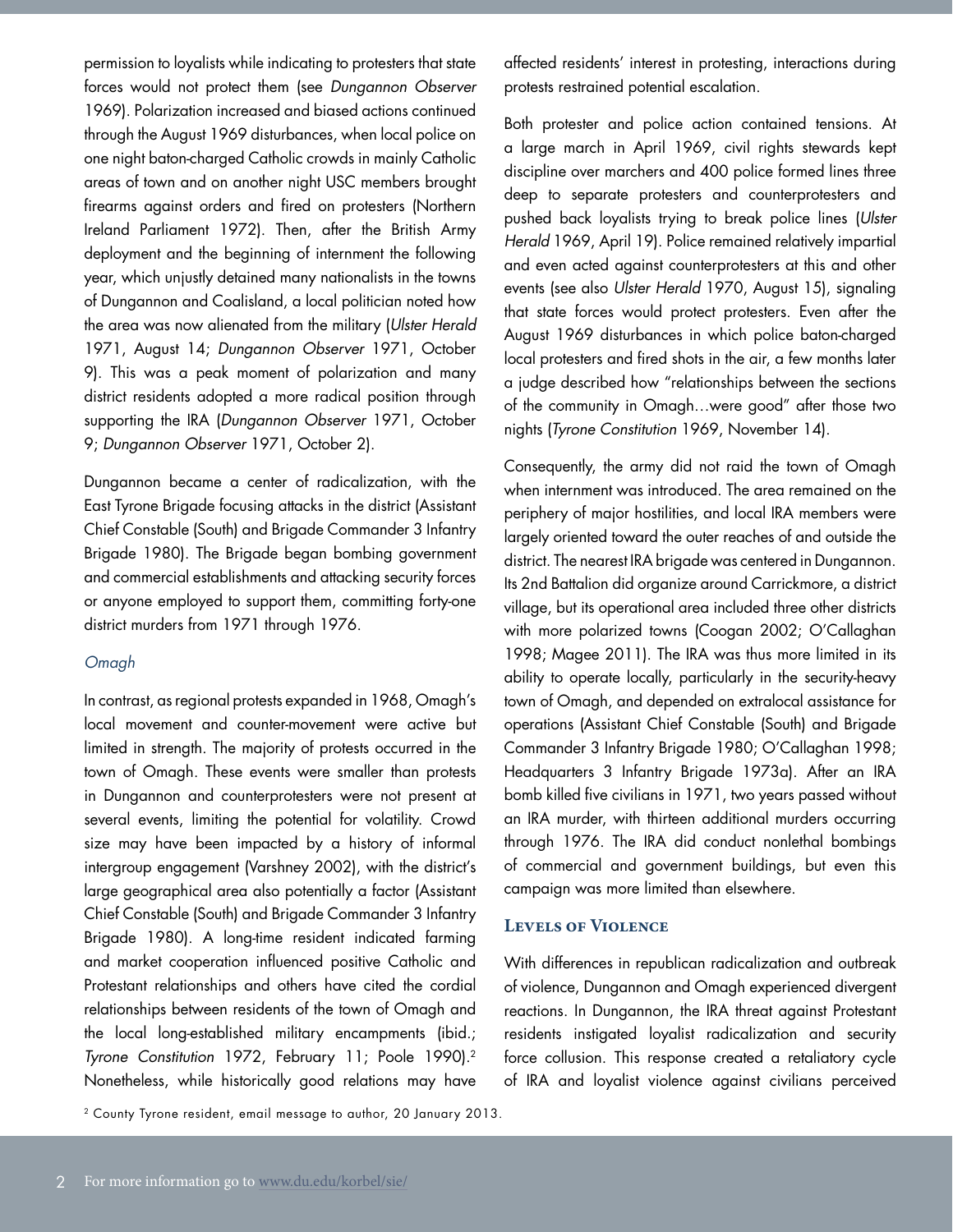to be associated with one side or the other (Valentino 2004). A sectarian, community-wide conflict developed as paramilitaries targeted civilians based on identity and residents, particularly Catholics, refused to support state security efforts given fears of collusion, inadvertently benefiting the paramilitaries. However, in Omagh, the lesser threat produced more limited loyalist radicalization and collusion, containing violence.

#### Dungannon

In Dungannon, the dynamic of sectarian killings was rooted in the IRA's targeting of local Protestant security forces. Thirteen of the first fifteen murder victims were members of the police and military killed by the IRA. Targeting security forces, even those off duty, was a crucial aspect of IRA local strategy, claiming they were valid targets as crown representatives (Assistant Chief Constable (South) and Brigade Commander 3 Infantry Brigade 1980; Shanahan 2009). Protestants saw attacks on UDR and RUC members as sectarian since they were locally recruited, lived off base, and worked part-time (see Patterson 2010; Dungannon News & Tyrone Courier 1976).

Consequently, local loyalists felt the state was unable or unwilling to contain the IRA threat and began a campaign against Catholic civilians intended to defend against the IRA, pressure Catholics to force the IRA to end its campaign, and thwart political compromise (Joint Committee on Justice, Equality, Defence and Women's Rights 2003; Headquarters 3 Infantry Brigade 1973c). As a result, loyalists murdered nineteen Catholic civilians. The Ulster Volunteer Force's (UVF) Mid-Ulster Brigade was the most active local paramilitary and depended on their connections in the Glenanne group, comprised of members of the UDR, RUC, UVF, and people with both state security and paramilitary memberships (The Pat Finucane Centre 2013; Joint Committee on Justice, Equality, Defence and Women's Rights 2003; Cassel et al. 2006).3 Glenanne members and firearms were linked to many of the nineteen loyalist murders, and bullets in certain killings were traced to the army (Joint Committee on Justice, Equality, Defence and Women's Rights 2003; Cassel et al. 2006; Tyrone Democrat 1975, November 27). This collusion between loyalists and security forces sparked IRA responses against security forces and seven Protestant civilians.

Though many Protestants and Catholics pleaded for peace, the paramilitaries could continue attacks because of the inadvertent effects of civilian self-protection efforts. The state depended on residents to provide intelligence; paramilitaries depended on residents to support them or acquiesce. Many Catholic residents refused to assist in security efforts, accusing the security forces of collusion in murder (Tyrone Democrat 1975, November 27; Faul and Murray 1975). Catholics and Protestant residents would not give evidence to directly identify a suspect, and security forces noted how slowly information arrived from the public (Assistant Chief Constable (South) and Brigade Commander 3 Infantry Brigade 1980; Headquarters 3 Infantry Brigade 1976). The IRA also threatened civilians to keep quiet about their activities, and loyalists threatened Protestants not to participate in government community relations' efforts (Headquarters Squadron 16th/5th The Queen's Royal Lancers 1972; Dungannon Community Development Team 1972). Consequently, this environment of alienation, fear, and self-preservation strengthened the paramilitary positions, and these groups murdered twenty-nine civilians based on sectarianism. The conflict pervaded Dungannon and the area became known as the Murder Triangle (Tyrone Democrat 1975, August 7).

#### Omagh

Conversely, Omagh did not experience the reprisal dynamic, with one murder considered retaliatory. Coinciding with the IRA's more limited activities, loyalist activities and collusion were similarly small-scale. Two local newspapers with unionist and nonunionist perspectives had few reports on non-state loyalist activities. Military reports also indicate the UDA and UVF were not very active (Headquarters 3 Infantry Brigade 1973b). Further, there are indications that a Protestant norm against paramilitarism existed (McDonald and Cusack 2004; Gardiner 2008).<sup>4</sup> Collusion within the security forces was not as extensive as in Dungannon, with evidence of conflict between the UDR and other forces (RUC Special Branch and the British Army) (Ulster Herald 1974, December 14). Fewer publicized complaints about security force behavior occurred and the reported complaints mainly regarded mistreatment (see, for example, Ulster Herald 1975, December 6). Thus, Omagh experienced only one retaliatory civilian murder of a

3 UVF and UDA paramilitary membership overlapped in the Dungannon/Armagh area. See The Pat Finucane Centre (2013).

<sup>4</sup> Also, former County Tyrone security force member, interview with author, Northern Ireland, 20 July 2011.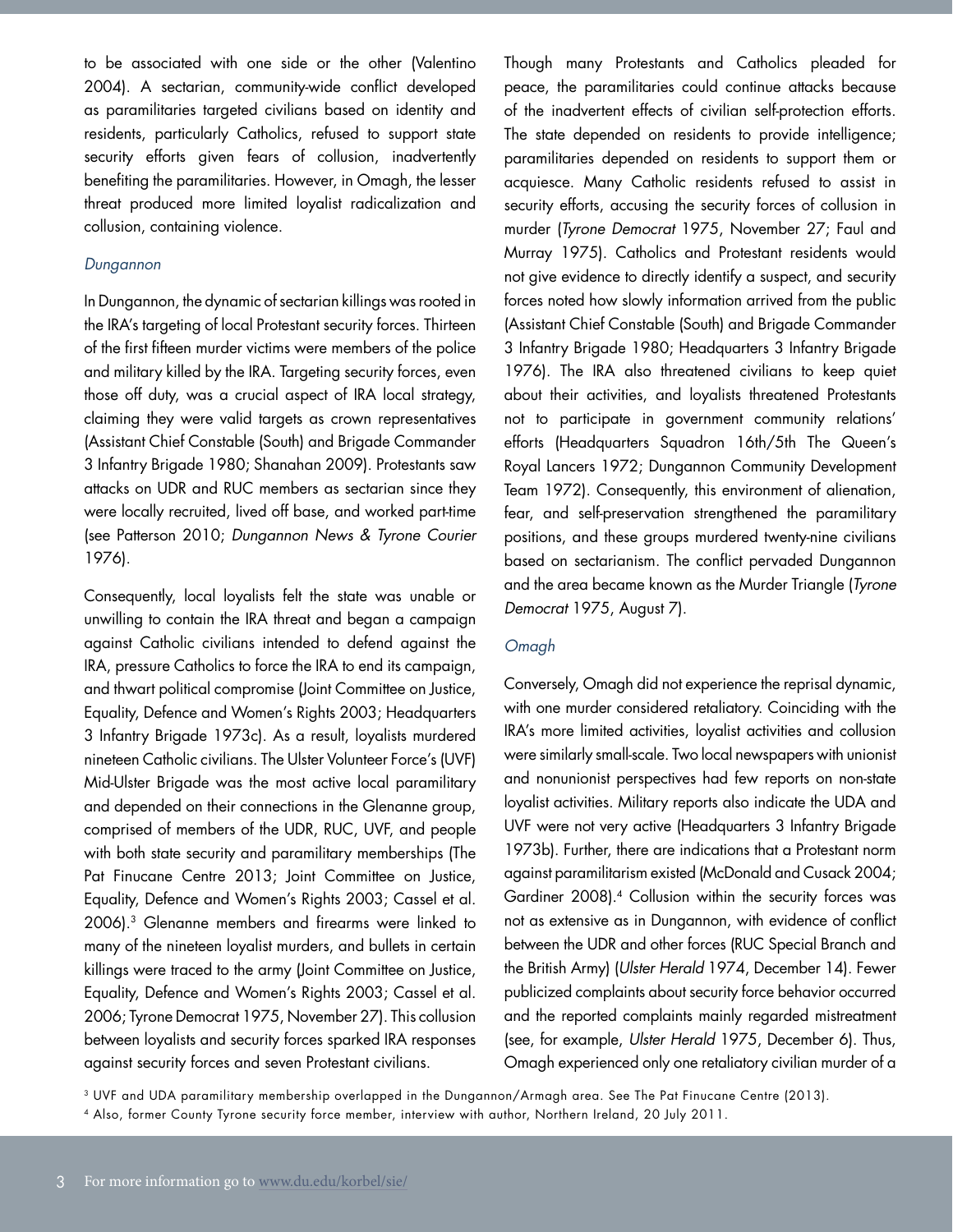Catholic politician by loyalists (Impartial Reporter 2001). The eighteen local IRA-perpetrated murders were accidental or based on the victim's identity as a current or former security force member. With little sectarian retaliation and on the periphery of more hostile areas, the Omagh district had a relatively low level of violence.

### **Additional Evidence of Uncivil Action: Civilian Denunciations**

Dungannon may also have moved toward violence through the uncivil action of denunciation, in which civilians denounce other civilians to armed actors in order to settle private quarrels (Kalyvas 2006). In this action, civilians provide specific non-public information to armed groups, who use the information to selectively target victims. IRA and loyalist perpetrators specifically targeted nineteen civilians, and given that most of the deaths occurred outside of victims' homes or at their workplaces, other civilians may have provided information such as addresses and schedules. For instance, in the murder of a Catholic couple, activists determined that "[t]he assassins were waiting at the back of their house at midnight. This indicated that they were local people or had been well instructed by local people" given the timing and location (Faul and Murray 1975, 6). In many loyalist murders, the weapons and bullets were tied to the police and military, suggesting that security forces could have provided perpetrators with government information (Joint Committee on Justice, Equality, Defence and Women's Rights 2003; Cassel et al. 2006; Tyrone Democrat 1975, November 27). It is unclear how perpetrators obtained private information, but the circumstances of many murders indicate that denunciation may have affected Dungannon's violence. Conversely, the open source data on Omagh's twenty murders does not include evidence that civilians denounced other civilians, and private information would not have been necessary to target any of the victims.

#### **Policy Implications**

Identifying how actors are jointly involved in the process of escalating or containing violence can offer insights into how to interrupt or slow down escalation. This research has relevance for a range of recent conflict situations, from states that have experienced volatile contention involving protesters and police, such as the United States, Venezuela, and Turkey, to states in which violent episodes have shown evidence of state collusion with perpetrators, such as Kenya, Burma, and Afghanistan (Kenya National Commission on Human Rights 2008; Human Rights Watch 2011, 2012). The implications of this research may prove useful to policymakers seeking to prevent violent escalation of protests, to influence violence levels in an established conflict, or to implement effective post-conflict reforms.

First, this study determined the importance of state forces maintaining their roles as mediators of conflict. When local security forces have the space to behave in a partisan way and align with radicals, they increase the likelihood of threats to the state. However, if high-level state officials can disrupt and prosecute lower level collusion, they can minimize radicals' strength and the resultant threats. Governments should focus on building more accountable local security institutions, which would not only create disincentives for partisanship but also strengthen officials' identification with their state role relative to other affiliations, further decreasing the potential for collusion.

Second, seemingly small incidents during protests can have big consequences for containing or escalating polarization when they are seen, reported on, and replicated. Actions such as stewards at a rights march forming a barrier between opposing groups or protesters peacefully handing a petition to troops build on each other (Ulster Herald 1969; Ulster Herald 1971, August 7). Just as security agencies should focus on holding lower level officials accountable, civil resistance leaders can take measures (such as the presence of stewards at every event) to encourage order in their movements and prevent more minor incidents like rock throwing from escalating quickly and contributing to lasting community polarization.

Finally, uncivil action in one community can broaden and prolong the national conflict, so it may be advantageous for any governmental or NGO conflict resolution effort to concentrate resources on particular communities. Because of Dungannon's dynamics, the IRA and loyalists thrived, allowing them to conduct attacks outside the area and contributing to the collapse of efforts toward a political solution. Thus, intervention efforts in a "hot-spot" may have knock-on effects for the larger conflict. If resources are limited, a more concentrated intervention may actually provide a larger contribution to peace than spreading the resources among many areas.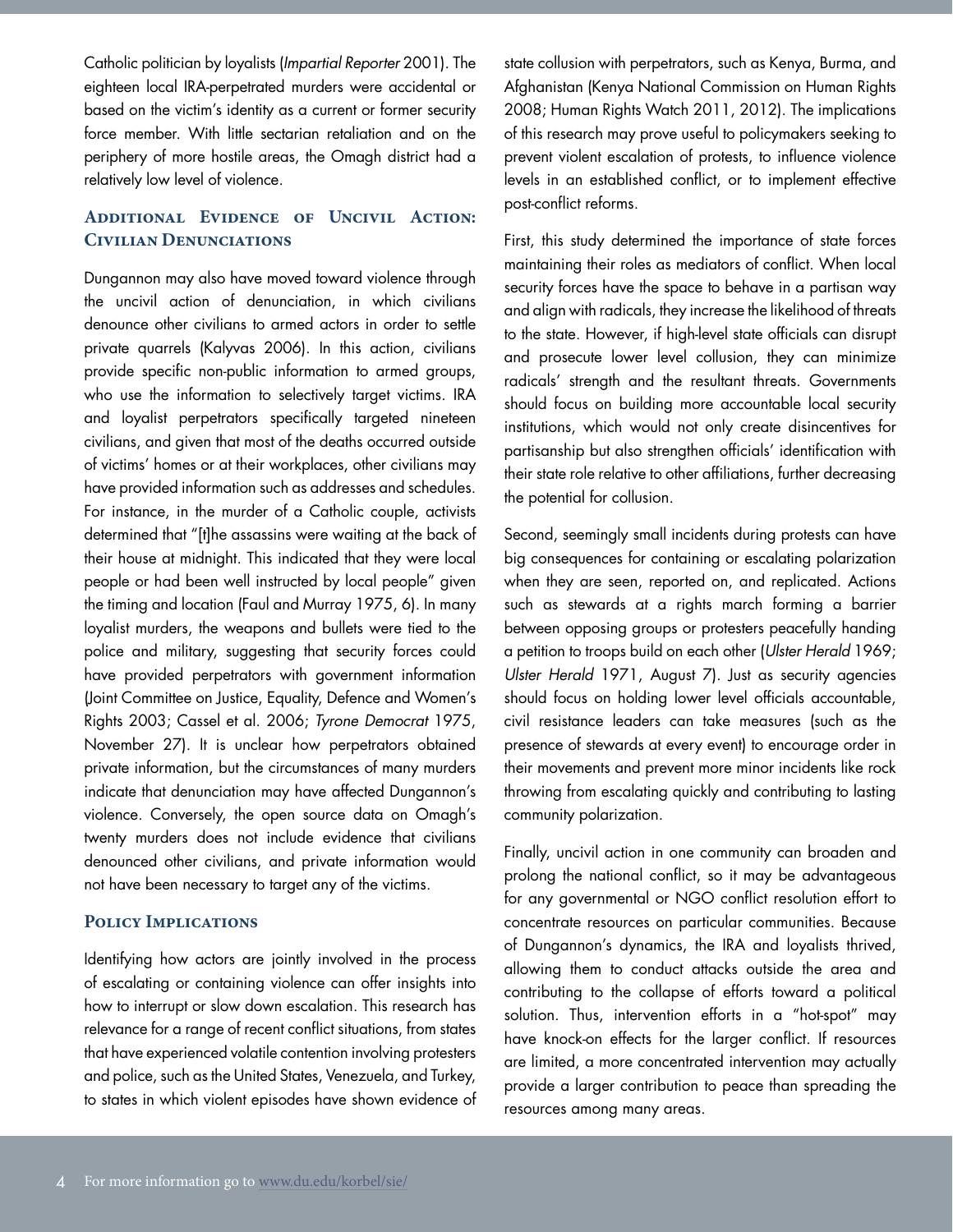# **REFERENCES**

Assistant Chief Constable (South) and Brigade Commander 3 Infantry Brigade. 1980. "East Tyrone Area Review." Portadown. March 25. The National Archives of the UK: CJ 4/3086.

Boulton, David. 1973. The UVF 1966-1973: An Anatomy of Loyalist Rebellion. Dublin, Ireland: Torc Books.

Cassel Douglass, Susie Kemp, Piers Pigou, and Stephen Sawyer. 2006. Report of the Independent International Panel on Alleged Collusion in Sectarian Killings in Northern Ireland. Notre Dame: Centre for Civil and Human Rights, Notre Dame Law School.

Coogan, Tim Pat. 2002. The I.R.A. New York, NY: Palgrave.

CSJ (Campaign for Social Justice). 1969. Northern Ireland: The Plain Truth, Second Edition. Castlefields, Dungannon: CSJ.

Darby, John. 1976. Conflict in Northern Ireland: The Development of a Polarised Community. Dublin: Gill and Macmillan.

Dungannon Community Development Team. 1972. "1972 Annual Report." Dungannon. Public Record Office of Northern Ireland: CREL  $5/\overline{5}/1.$ 

Dungannon News & Tyrone Courier. 1976. "Murdered Outside Church." December 8.

Dungannon Observer. 1969. "'Paisleyites in Uniform' –Currie." April 26.

———. 1971. "'Non-Violent' Taking a Back Seat." October 2.

———. 1971. "Coalisland Folk Will Remember This Selective Search." October 9.

Faul, Fr. Denis, and Fr. Raymond Murray. 1975. The Triangle of Death: Sectarian Assassinations in the Dungannon-Moy-Portadown Area. Dungannon.

Gallagher, Frank. 1957. The Indivisible Island: The History of the Partition of Ireland. London: Gollancz.

Gardiner, David. 2008. Whatever You Say Say Nothing. Enniskillen: Church of Ireland Hot Gospel Project.

Headquarters Squadron 16th/5th The Queen's Royal Lancers. 1972. "Operation Instruction No 3." Omagh Lisanelly Camp. The National Archives of the UK: WO 305/4251.

Headquarters 3 Infantry Brigade. 1973a. "Intelligence Summary No 25/73 for the Period 18-25 June 1973." Lurgan: Headquarters 3 Infantry Brigade. The National Archives of the UK: WO 305/4214, fol. G6.

-. 1973b. "Intelligence Summary No 38/73 for the Period 17 September-24 September 1973." Lurgan: Headquarters 3 Infantry Brigade. The National Archives of the UK: WO 305/4217, fol. G7.

———. 1973c. "Minutes of the South Eastern Security Committee Meeting Held at Lurgan on 17 August at 1030 Hours." Lurgan: Headquarters 3 Infantry Brigade. The National Archives of the UK: WO 305/4215, fol. G7.

———. 1976. "Minutes of Police Division K Local Security Committee Meeting Dungannon District, Held at Dungannon on 29 Jan 76." Dungannon. The National Archives of the UK: WO 305/4210.

Human Rights Watch. 2011. "Just Don't Call It a Militia": Impunity, Militias, and the "Afghan Local Police." New York: Human Rights Watch.

———. 2012. "The Government Could Have Stopped This": Sectarian Violence and Ensuing Abuses in Burma's Arakan State. New York: Human Rights Watch.

Impartial Reporter. 2001. "A DUP Assembly man is denying rumours…" November 8.

Joint Committee on Justice, Equality, Defence and Women's Rights. 2003. Interim Report on the Report of the Independent Commission of Inquiry into the Dublin and Monaghan Bombings, (Interim Barron Report). Dublin: Houses of the Oireachtas.

Kalyvas, Stathis N. 2006. The Logic of Violence in Civil War. New York: Cambridge University Press.

Kenya National Commission on Human Rights. 2008. On the Brink of the Precipice: A Human Rights Account of Kenya's Post-2007 Election Violence: Final Report. Nairobi: Kenya National Commission on Human Rights.

Magee, Gerard. 2011. Tyrone's Struggle. Omagh: Tyrone Sinn Fein Commemoration Committee and Gerard Magee.

McDonald, Henry, and Jim Cusack. 2004. UDA: Inside the Heart of Loyalist Terror. London: Penquin Books.

McKittrick, David, Seamus Kelters, Brian Feeney, and Chris Thornton. 1999. Lost Lives: The Stories of the Men, Women and Children Who Died as a Result of the Northern Ireland Troubles. Edinburgh: Mainstream Publishing.

NICRA (Northern Ireland Civil Rights Association). 1972. Discrimination! The Facts. Belfast: NICRA.

Northern Ireland Parliament. 1969. Disturbances in Northern Ireland: Report of the Commission Appointed by the Governor of Northern Ireland (Cameron Report), (Cmnd. 532). Belfast: HMSO.

-. 1972. Violence and Civil Disturbances in Northern Ireland in 1969 [Scarman Report], (Cmd. 566). Belfast: HMSO.

O'Callaghan, Sean. 1998. The Informer. London: Corgi.

The Pat Finucane Centre. 2013. "Collusion in the South Armagh / Mid Ulster Area in the Mid-1970's." Accessed October 18. <u>http://www.</u> patfinucanecentre.org/sarmagh/sarmagh.html.

Patterson, Henry. 2010. "Sectarianism Revisited: The Provisional IRA Campaign in a Border Region of Northern Ireland." Terrorism and Political Violence 22 (3): 337–356.

Poole, Michael. 1990. "The Geographical Location of Political Violence in Northern Ireland." In Political Violence: Ireland in a Comparative Perspective, edited by John Darby, Nicholas Dodge and A.C. Hepburn, 64-82. Belfast: The Appletree Press Ltd.

Shanahan, Timothy. 2009. The Provisional Irish Republican Army and the Morality of Terrorism. Edinburgh: Edinburgh University Press.

Tyrone Constitution. 1969. "Suspended Jail Sentences on Three after C.R. March." November 14.